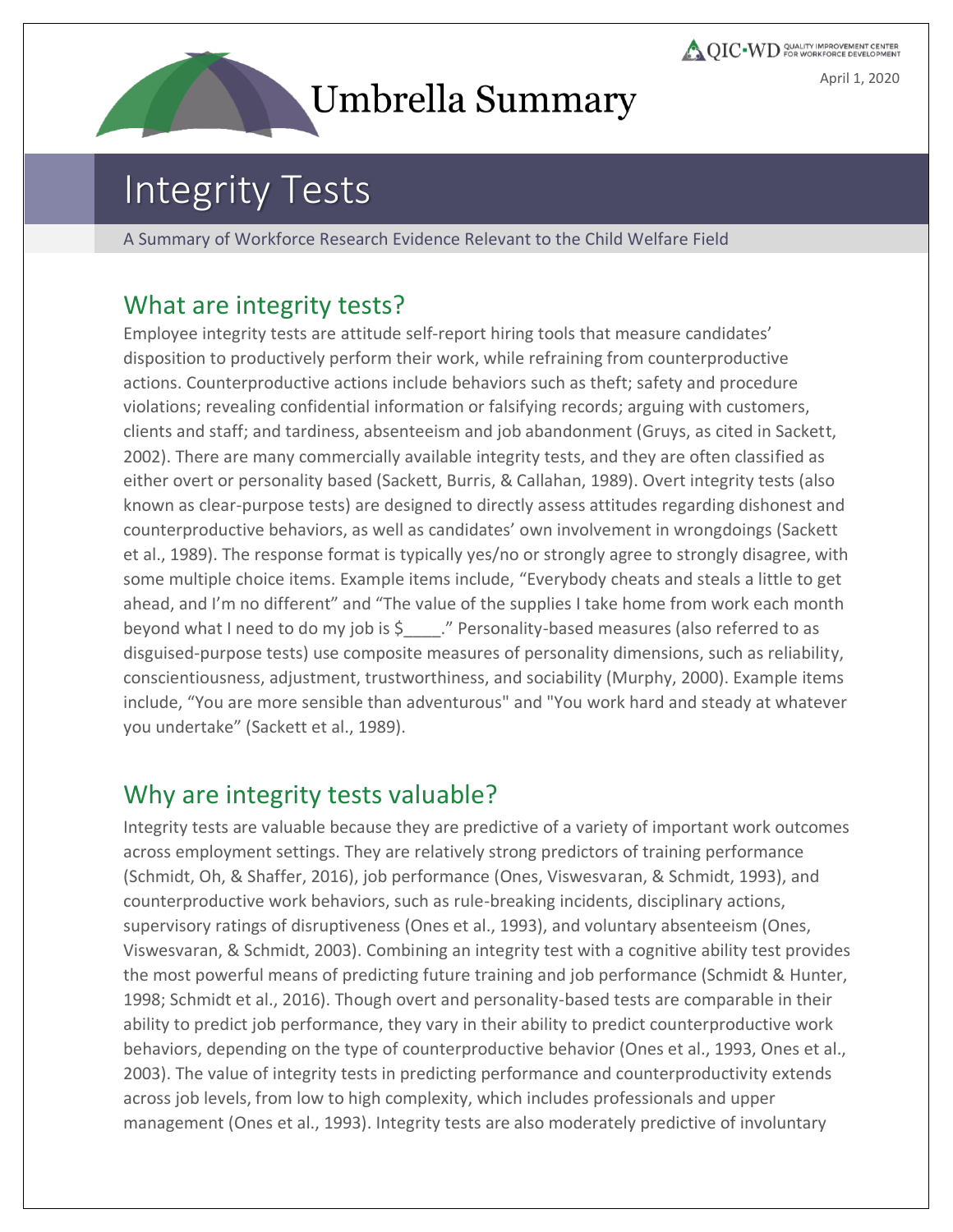turnover and modestly predictive of voluntary turnover (Van Iddekinge, Roth, Raymark, & Odle-Dusseau, 2012). Because of the sensitive nature of the questions, job applicants tend to perceive integrity tests with moderate favorability, about the same way that they perceive personality tests (Anderson, Salgado, & Hülsheger, 2010; Hausknecht, Day, & Thomas, 2004).

#### QIC-WD Takeaways

- ► Integrity tests are strong predictors of training performance, job performance, and counterproductive behaviors. Their use can lead to higher worker outcomes and reduced counterproductivity among new hires.
- ► Combining an integrity test with a cognitive ability test is more effective than either test alone and provides the most powerful means of predicting future training and job performance.
- ► Integrity tests are moderately predictive of involuntary turnover and modestly predictive of voluntary turnover.
- ► Job applicants tend to perceive integrity tests with moderate favorability, about the same way that they perceive personality tests.
- ► Employers who wish to validate and implement an integrity test should explore the many commercially available tests that have undergone years of rigorous development and testing. Employers are strongly discouraged from developing their own integrity test.
- ► Due to the technical and legal requirements involved in validating an integrity test, it is recommended that agencies consult with an expert for assistance.
- ► Some states have regulations regarding use of integrity tests (e.g., Massachusetts and Rhode Island), so employers should be aware of potential limitations.

#### References

Anderson, N., Salgado, J. F., & Hülsheger, U. R. (2010). Applicant reactions in selection: Comprehensive meta-analysis into reaction generalization versus situational specificity. *International Journal of Selection and Assessment, 18*, 291–304.

Hausknecht, J. P., Day, D. V., & Thomas, S. C. (2004). Applicant reactions to selection procedures: An updated model and meta-analysis. *Personnel Psychology, 57*, 639–683.

Murphy, K. R. (2000). What constructs underline measures of honesty or integrity? In R. D.

Goffin & E. Helmes (Eds.), *Problems and solutions in human assessment: Honoring Douglas N. Jackson at seventy* (pp. 265–283). Boston: Kluwer Academic.

Ones, D. S., Viswesvaran, C., & Schmidt, F. L. (1993). Comprehensive meta-analysis of integrity test validities: Findings and implications for personnel selection and theories of job performance. *Journal of Applied Psychology, 78*, 679–703.

Ones D. S., Viswesvaran C., Schmidt F. L. (2003). Personality and absenteeism: A meta-analysis of integrity tests. *European Journal of Personality, 17*, 39–66.